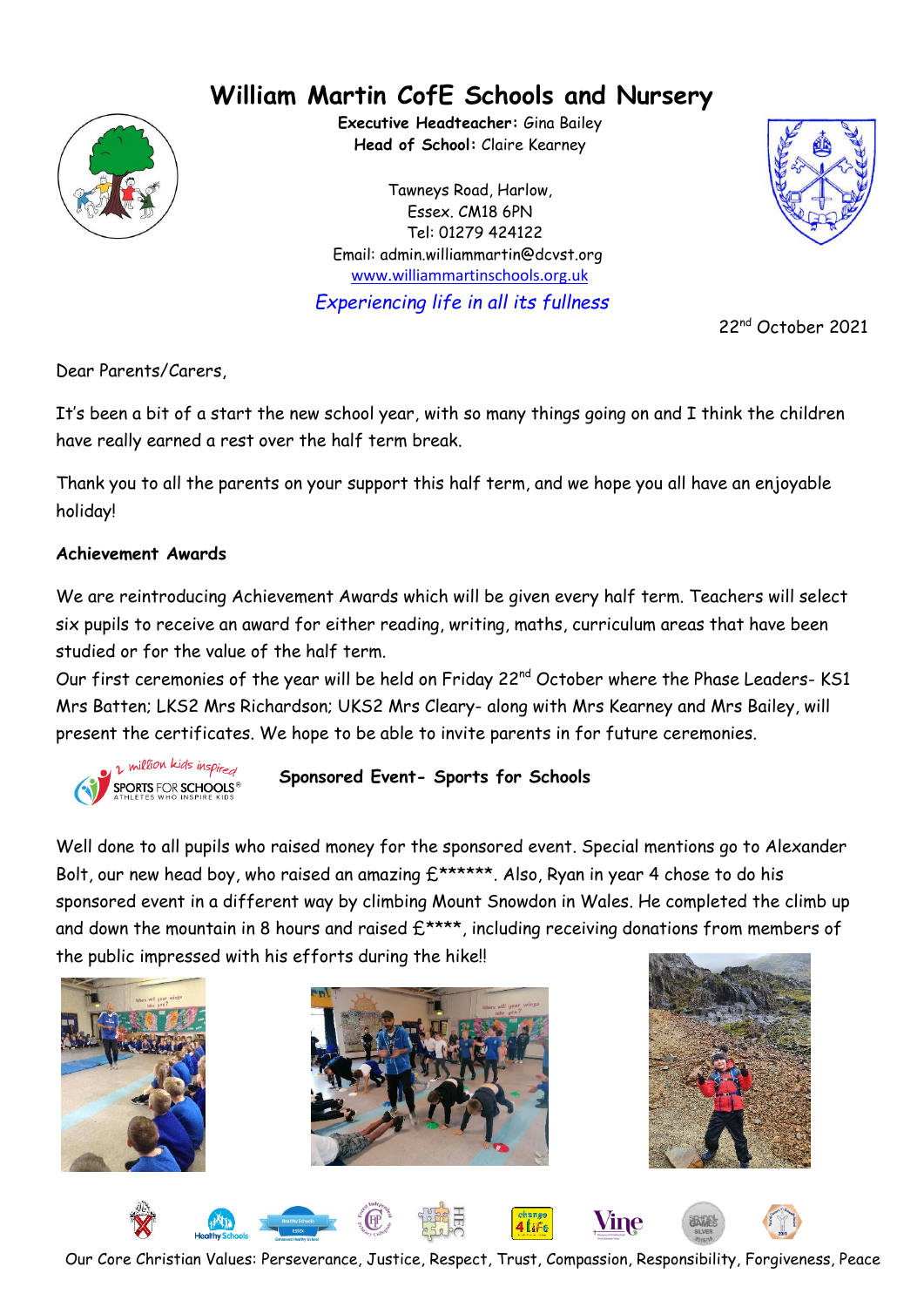## **Free School Meal Vouchers- Half Term Holiday**

If your child is entitled to Free School Meals, you should have now received a £15 food voucher for half term. Please contact the school office if you have any queries regarding this.



#### **Vine Passport**

Children can bring in their Vine Passport after half term to show their teacher which zones have been completed, along with any scrapbooks too! Badges and certificates will be awarded on Friday  $5^{\rm th}$ November and the passport returned to them. Please ask your class teacher if you need another copy.



#### **Poppies and Remembrance Day Items for sale**

Between 2<sup>nd</sup>-11<sup>th</sup> November, our Head Boy and Girl along with House Captains will be selling poppies and other items on the gates in the mornings between 8.45-8.55 and after school between 3.10-3.20. If your child would like to purchase something, please give them to change to donate to this good cause.



#### **Children In Need/Introduction to 'One Kind Word' Anti-Bullying Week- Friday 12th November**

Children are invited to wear non-school uniform on Friday 12th November and donate £1 to Children in Need. Buckets will be on the morning gates for you to make your donations. This day also begins our Anti-Bullying Week within school where children will be taking part in activities about our four school rules; how to build and sustain healthy relationships with others and develop their understanding of self-regulation strategies for ways to deal with their emotions.



#### **School Tours- September 2022 starters**

We are holding open days for Reception Admissions September 2022 on the following dates: Tuesday 16<sup>th</sup> November 10.00 Tuesday 30<sup>th</sup> November 14.15 Thursday 6<sup>th</sup> January 10.00 For more information, please contact the school office.

Best wishes, Gina Bailey Claire Kearney Executive Headteacher Head of School



Our Core Christian Values: Perseverance, Justice, Respect, Trust, Compassion, Responsibility, Forgiveness, Peace